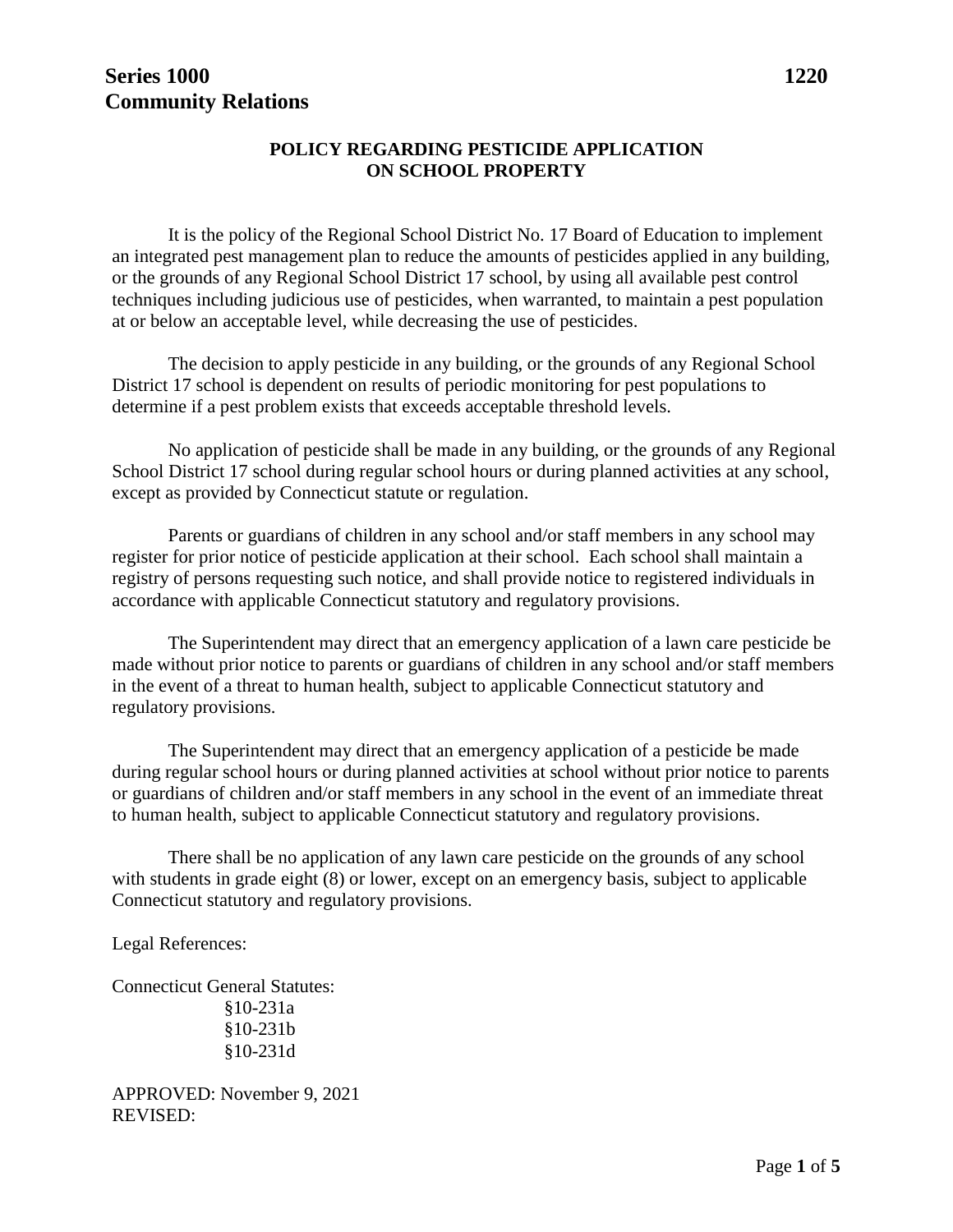## **ADMINISTRATIVE REGULATIONS REGARDING PESTICIDE APPLICATION ON SCHOOL PROPERTY**

## A. Definitions:

- 1. **Pesticide**: means a fungicide used on plants, an insecticide, a herbicide or a rodenticide, but does not mean a sanitizer, disinfectant, antimicrobial agent or a pesticide bait.
- 2. **Lawn Care Pesticide**: means a pesticide registered by the United States Environmental Protection Agency and labeled pursuant to the federal Insecticide, Fungicide and Rodenticide Act for use in lawn, garden and ornamental sites or areas. "Lawn care pesticide" does not include (A) a microbial pesticide or biochemical pesticide that is registered with the United States Environmental Protection Agency, (B) a horticultural soap or oil that is registered with the United States Environmental Protection Agency and does not contain any synthetic pesticide or synergist, or (C) a pesticide classified by the United States Environmental Protection Agency as an exempt material pursuant to 40 C.F.R. § 152.25, as amended from time to time.
- 3. **Integrated Pest Management**: means use of all available pest control techniques including judicious use of pesticides, when warranted, to maintain a pest population at or below an acceptable level, while decreasing the use of pesticides.
- 4. **Restricted Use Pesticide**: means any pesticide or pesticide use classified as restricted by the administrator of the United States Environmental Protection Agency or by the Connecticut Commissioner of Environmental Protection.
- 5. **Microbial Pesticide**: means a pesticide that consists of a microorganism as the active ingredient.
- 6. **Biochemical Pesticide**: means a naturally occurring substance that controls pests by nontoxic mechanisms.
- B. Integrated Pest Management Plan:
	- 1. The district's integrated pest management plan shall be consistent with the model pest control management plan developed by the Connecticut Commissioner of Environmental Protection pursuant to Section 22a-66l of the Connecticut General **Statutes**.
	- 2. At the beginning of each school year, the district shall provide the staff of each school with written guidelines on how the integrated pest management plan is to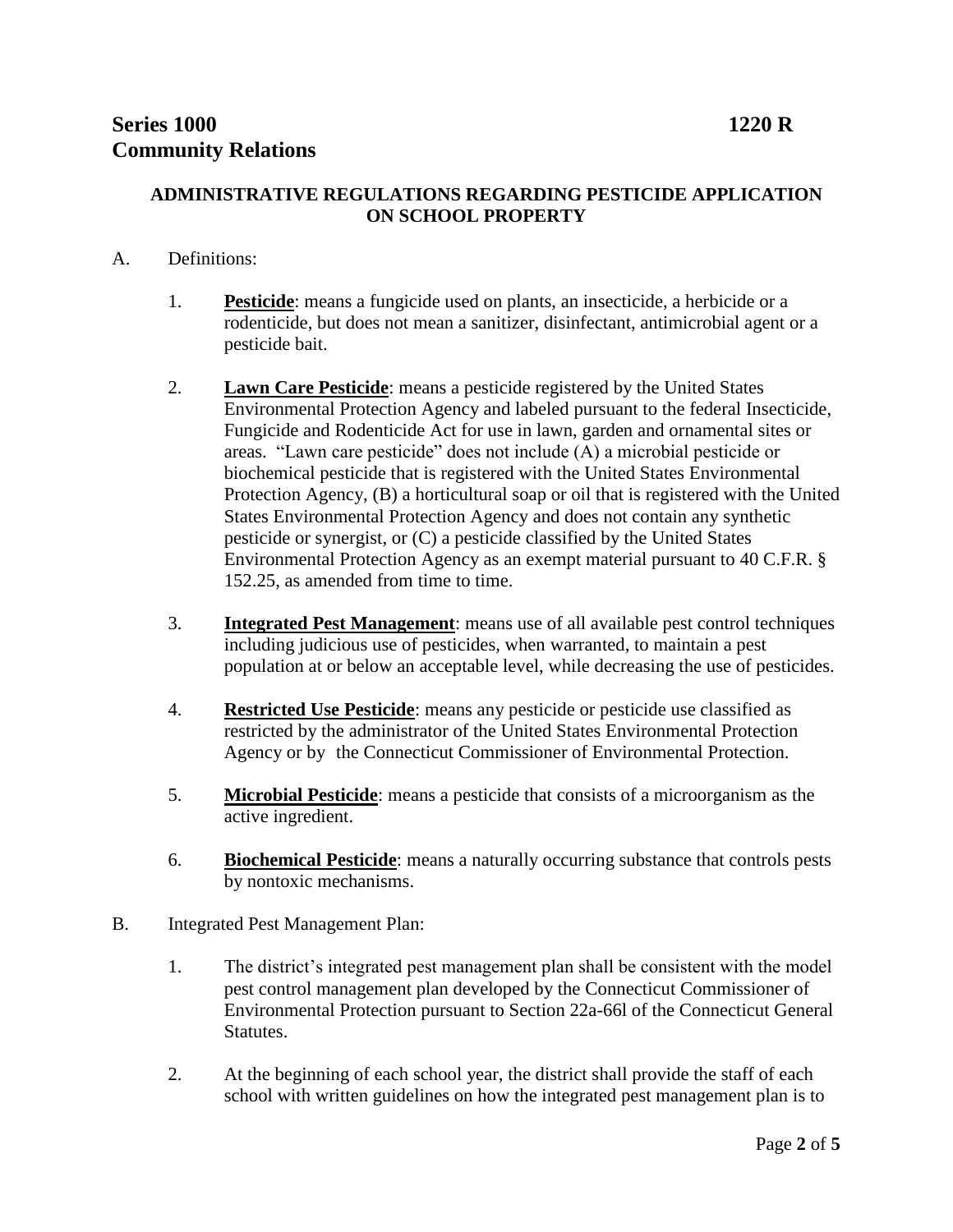be implemented and shall provide the parents or guardians of each child enrolled in each school with a statement that shall include a summary of the integrated pest management plan for the school. Such statement shall be provided to the parents or guardian of any child who transfers to a school during the school year. Such statement shall (1) indicate that the staff, parents or guardians may register for notice of pesticide applications at the school, and (2) describe the emergency notification procedures provided for in this section. Notice of any modification to the integrated pest management plan shall be sent to any person who registers for notice under this section.

- C. Notice of Pesticide Application to Those Who Request Such Notice:
	- 1. Parents or guardians of children in any school and/or staff members in any school may register for prior notice of pesticide application at their school.
	- 2. Each school shall maintain a registry of persons requesting such notice.
	- 3. Parents or guardians of children in any school and/or staff members in any school who register for prior notice of pesticide application at their school shall be provided notice, by any means practicable, of each scheduled pesticide application at their school on or before the day that any application of pesticide is to take place.
	- 4. The notice shall include the following information:
		- a. The name of the active ingredient of the pesticide being applied;
		- b. The target pest;
		- c. The location of the application on school property;
		- d. The date of the application; and
		- e. The name of the school administrator, or designee, who may be contacted for further information.
- D. Notice of Pesticide Application by Electronic Means:
	- 1. Prior to providing for any application of pesticide within any building or on the grounds of any school, in addition to the notice requirements in Section C, above, the district shall provide for notice of such application not less than twenty-four (24) hours prior to such application by posting the notice required in Section C, above, either on or through: (a) The home page of the Internet web site for the school where such application will occur, or, if the school does not have a web site, on the home page of the district's Internet web site, and (b) the primary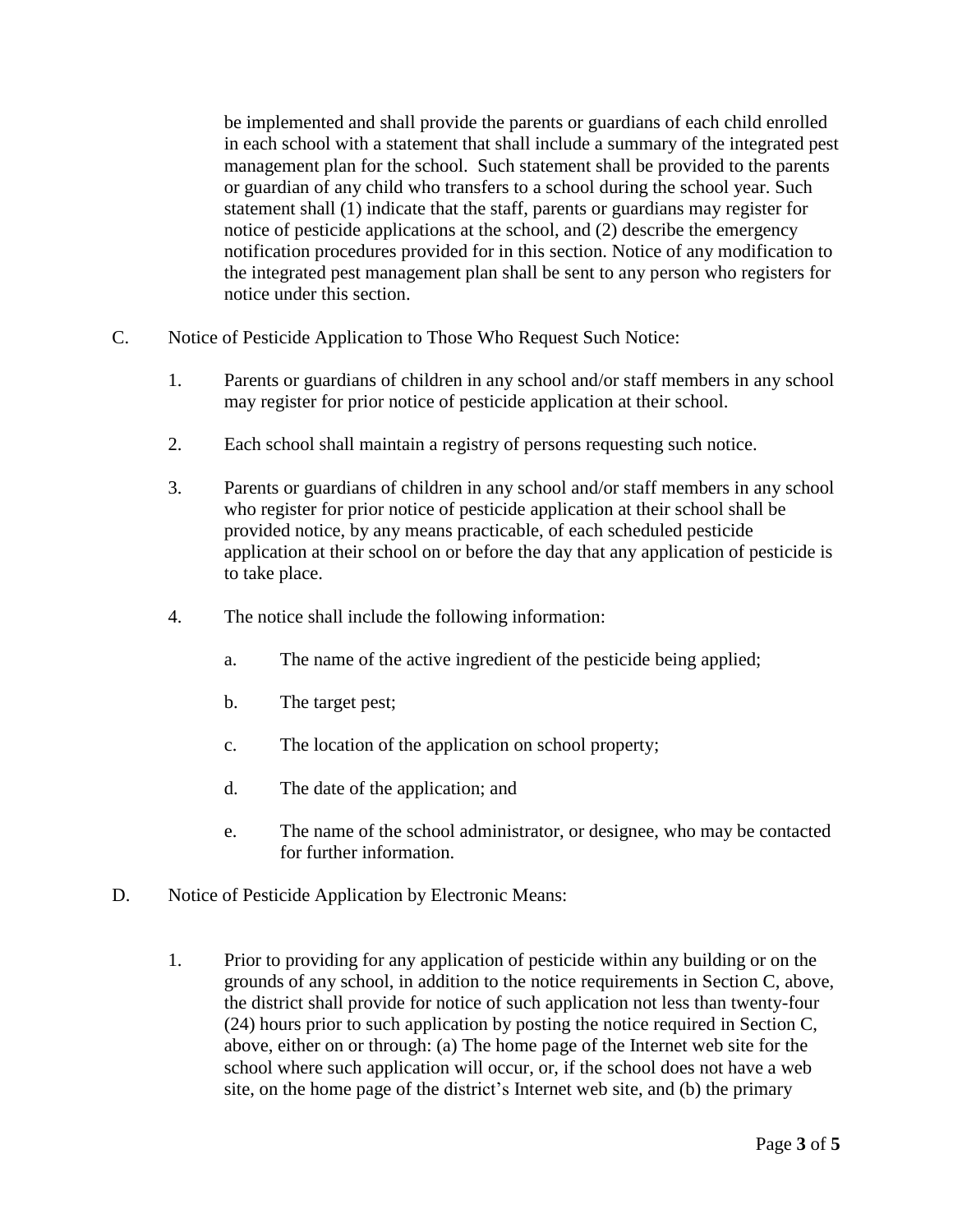social media account of such school or the district. For purposes of these administrative regulations and Section 10-231d of the Connecticut General Statutes, "social media" means an electronic medium where users may create and view user-generated content, such as uploaded or downloaded videos or still photographs, blogs, video blogs, podcasts or instant messages.

- 2. The district shall indicate on its home page how parents may register for prior notice of pesticide applications, as described in Section C, above.
- 3. Not later than March 15 of each year, each school or the district shall send through its e-mail notification or alert system or service the notice required by Section C, above, for applications made since January 1 of that year and a listing of such notices for applications made during the March 15 through December 31 timeframe from the preceding calendar year.
- 4. The district shall additionally print such e-mail notification required by this section in the applicable parent handbook or manual, although the reprinting of such handbook or manual shall not be required to provide such notification.
- 5. Nothing in these administrative regulations shall require the development or use of an Internet web site, social media account or e-mail notification or alert system by a school or the district that is not already in use or existence prior to October 1, 2015.
- E. Emergency Pesticide Application:
	- 1. In the event of a threat to human health, the Superintendent may direct that an emergency application of a lawn care pesticide be made without prior notice to parents or guardians of children in any school and/or staff members.
	- 2. In the event of an immediate threat to human health, the Superintendent may direct that an emergency application of a pesticide be made, during regular school hours or during planned activities at school, without prior notice to parents or guardians of children in any school and/or staff members. Such application may only be made if (a) it is necessary to make the application during such period, and (b) such emergency application does not involve a restricted use pesticide.
	- 3. In the event of such emergency application, no child may enter the area of such application until it is safe to do so according to the provisions on the pesticide label.
	- 4. In the event of such emergency application, the provision set forth below in Section G regarding authorized pesticide applicators shall not apply if the Superintendent determines that it is impractical to obtain the services of any such applicator, provided that the application does not involve a restricted use pesticide.